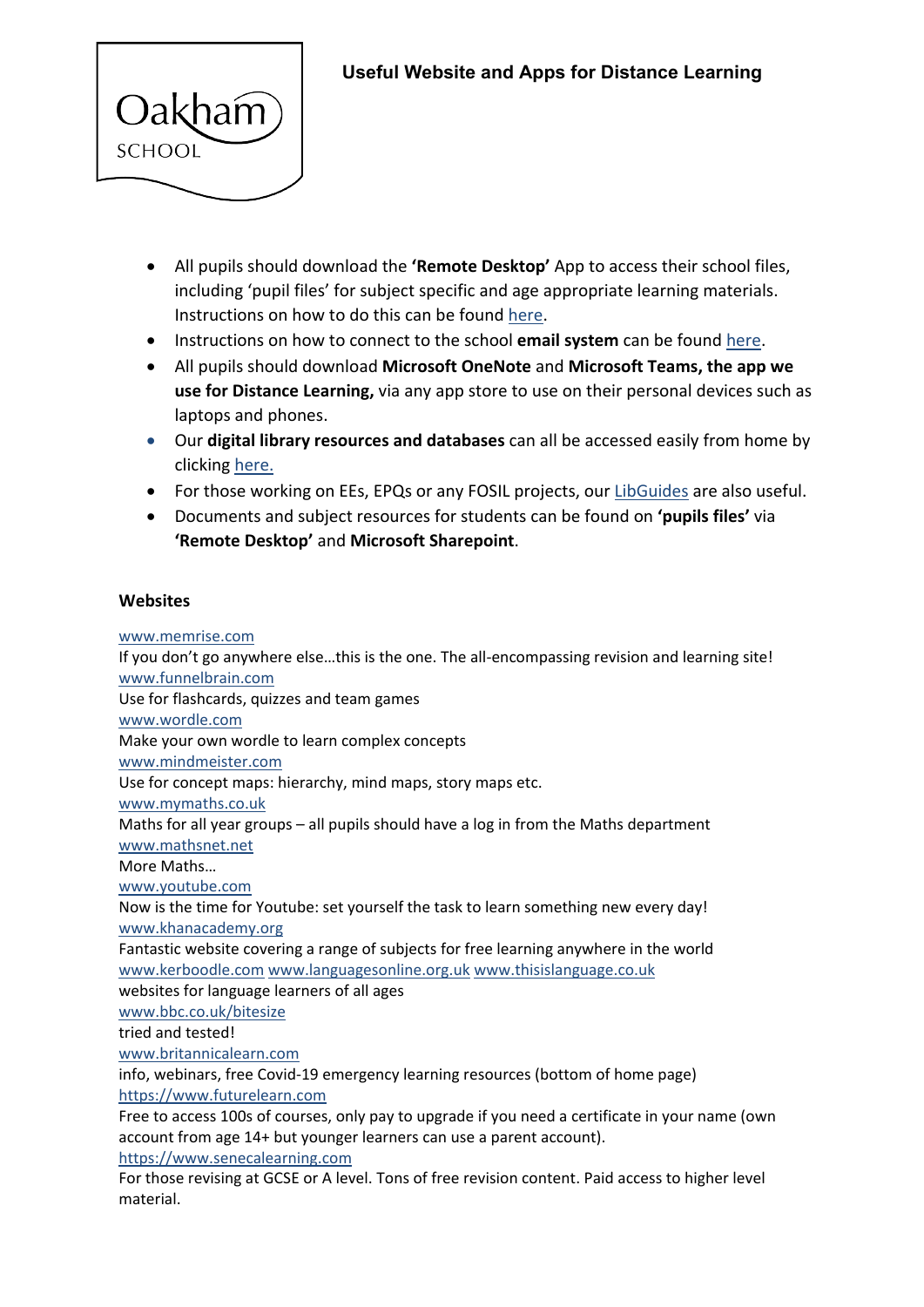<https://www.open.edu/openlearn/>

Free taster courses aimed at those considering Open University but everyone can access it. Adult level, but some e.g. nature and environment courses could well be of interest to young people. [https://blockly.games](https://blockly.games/)

Learn computer programming skills - fun and free. <https://scratch.mit.edu/explore/projects/games/> Creative computer programming [https://ed.ted.com](https://ed.ted.com/) All sorts of engaging educational videos <https://www.natgeokids.com/uk/> Activities and quizzes for younger kids. [https://www.duolingo.com](https://www.duolingo.com/) Learn languages for free. Web or app. [https://mysteryscience.com](https://mysteryscience.com/) Free science lessons [https://thekidshouldseethis.com](https://thekidshouldseethis.com/) Wide range of cool educational videos [https://thecrashcourse.com](https://thecrashcourse.com/) You Tube videos on many subjects <https://m.youtube.com/user/crashcoursekids> As above for a younger audience [https://www.crestawards.org](https://www.crestawards.org/) Science awards you can complete from home. [https://idea.org.uk](https://idea.org.uk/) Digital enterprise award scheme you can complete online. [https://www.pawprintbadges.co.uk](https://www.pawprintbadges.co.uk/) Free challenge packs and other downloads. Many activities can be completed indoors. Badges cost but are optional. [https://www.tinkercad.com](https://www.tinkercad.com/) All kinds of making. [https://www.prodigygame.com](https://www.prodigygame.com/) Is in U.S. grades, but good for UK Primary age. <https://naturedetectives.woodlandtrust.org.uk/naturedetectives/> A lot of these can be done in a garden, or if you can get to a remote forest location! <https://www.britishcouncil.org/school-resources/find> Resources for English language learning <https://www.oxfordowl.co.uk/for-home/> Lots of free resources for Primary age <https://www.bighistoryproject.com/home> Aimed at Secondary age. Multi disciplinary activities. <https://world-geography-games.com/world.html> Geography gaming! <https://www.bbc.co.uk/cbbc/joinin/about-blue-peter-badges> If you have a stamp and a nearby post box. <https://www.facebook.com/artfulparent/> Good, free art activities <https://toytheater.com/> Educational online games [https://www.dkfindout.com/uk/?fbclid=IwAR2wJdpSJSeITf4do6aPhff8A3tAktnmpaxqZbkgudD49l71](https://www.dkfindout.com/uk/?fbclid=IwAR2wJdpSJSeITf4do6aPhff8A3tAktnmpaxqZbkgudD49l71ep8-sjXmrac) [ep8-sjXmrac](https://www.dkfindout.com/uk/?fbclid=IwAR2wJdpSJSeITf4do6aPhff8A3tAktnmpaxqZbkgudD49l71ep8-sjXmrac) Activities and quizzes